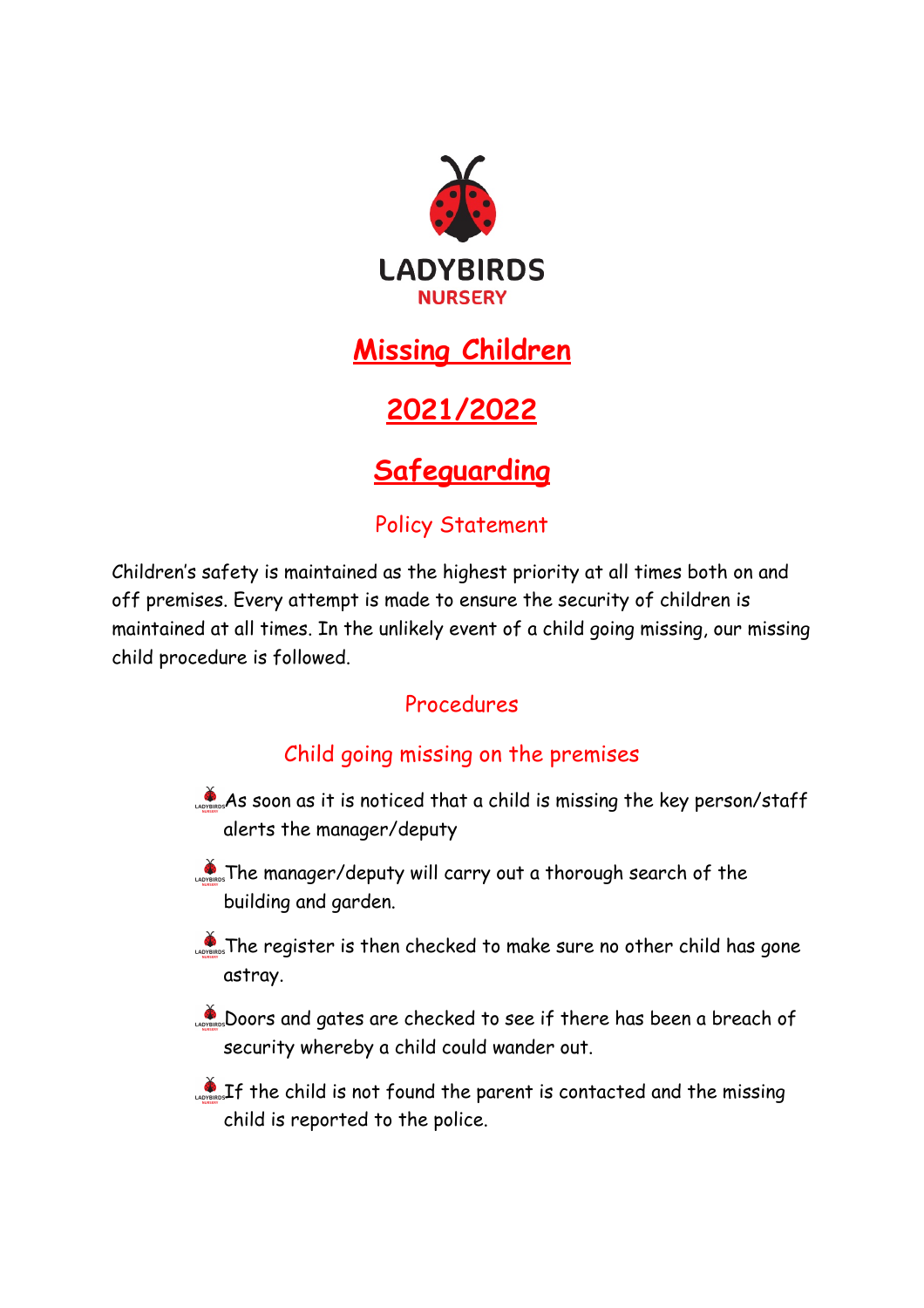- **The manager/deputy talks to the staff to find out when and where** the child was last seen and records this.
- The manager/deputy then contacts the proprietor and reports the incident
- **CASEG ARE INFORMED IMMEDIATELY.**

#### Child going missing on an outing

- As soon as it is noticed that a child has gone missing, staff ask children to stand with their designated person and carry out a head count to ensure no other child has gone
- Cone staff member to check the immediate vicinity.
- **A** The manager is contacted immediately and the incident reported.
- The manager contacts the police and reports the child missing
- $\sum_{n=1}^{\infty}$  The manager contacts the parent who will make their way either to nursery or the outing venue as agreed with the manager.
- Staff take the remaining children back to the setting.
- LADREFIN an indoor venue, the staff contact the venue security who will handle the search. The manager contacts the proprietor and reports the incident.
- **CADREGISTED ATE informed immediately.**

#### The investigation

- Staff keep calm and do not let the other become anxious or worried.
- **The manager and proprietor will speak with the parents.**
- **The manager and proprietor will carry out a full investigation** taking written statements from all the staff involved.

**The room leader/ key person writes an incident report detailing** 

1) The date and time of the report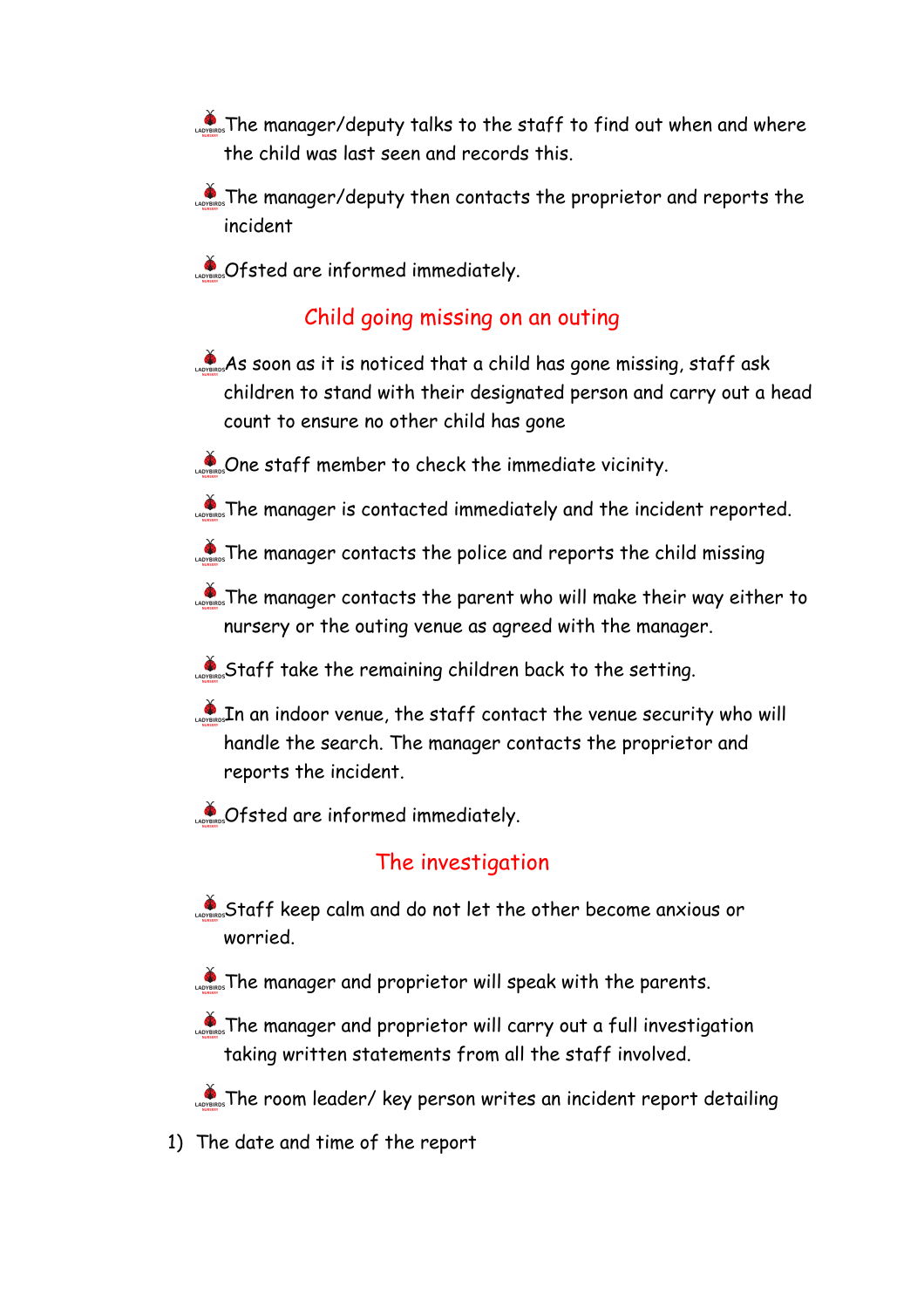- 2) What staff/children were in the group/outing and the name of the staff designated responsible for the child
- 3) When the child was last seen in the group/outing.
- 4) What has taken place in the group /outing since the child went missing.
- 5) The estimated time that the child went missing

 $\mathcal{A}$  conclusion is drawn as to how the breach of security happened

- $\mathcal{L}_{\text{cross}}$  incident warrants a police investigation, all staff co-operate fully. In this case, the police will handle all aspects of the investigation, include interviewing staff. Children's Social Care may be involved if it seems likely that there is a safeguarding issue to address.
- **The incident is reported under RIDDOR arrangements; the local** authority health and safety Officer may want to investigate and will decide if there is a case for prosecution.

Disciplinary action may be taken and Ofsted will be informed.

**The insurance provider is informed.** 

#### Managing people

- **Missing child incidents are very worrying for all concerned. Part of** managing the incident is to try to keep everyone as calm as possible
- **Pass** The staff will feel worried about the child, especially the key person or the designated carer responsible for the safety of the child. They blame themselves and their feelings of anxiety and distress will rise as the length of time the child is missing increases.
- Staff may be the understandable target of parental anger and they may be afraid. Setting managers need to ensure that staff under investigation are not only treated fairly but receive support while feeling vulnerable.
- The parent will feel angry, and fraught. They may want to blame staff and may single out one staff member over others. They may direct their anger at the setting manager. When dealing with a distraught and angry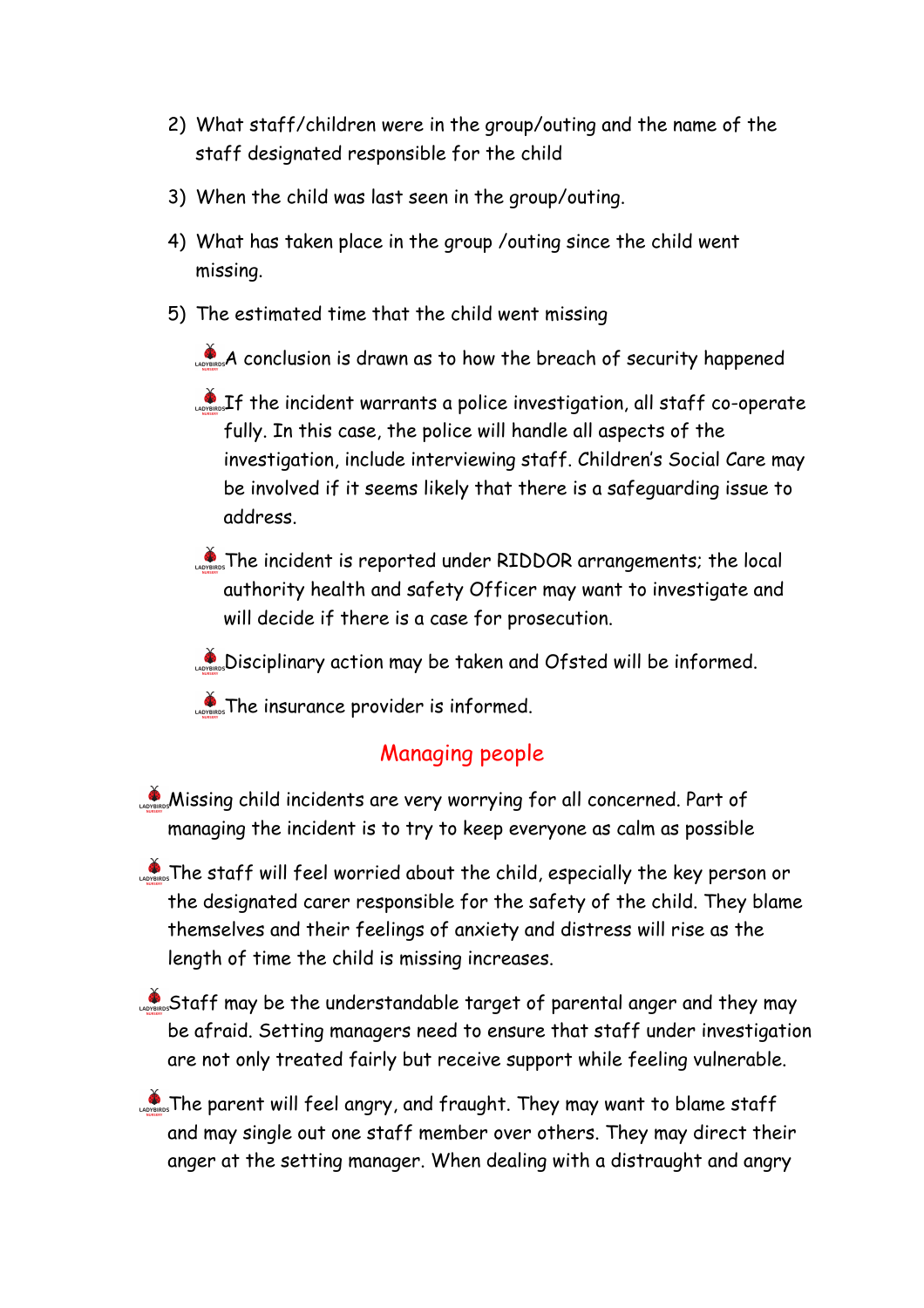parent, there should always be two members of staff, one of whom is the setting manager/deputy and the other should be the proprietor. No matter how understandable the parent's anger may be, aggression or threats towards staff will not be tolerated and the police will be called.

- The other children are also sensitive to what is going on around them. They too may be worried. The remaining staff caring for them need to be focused on their needs and must not discuss the incident in front of them. They should answer the children's questions honestly but also reassure them.
- In accordance to the severity of the final outcome, staff may need counselling and support. If a child is not found, or is injured, or worse, this will be a very difficult time. The manager and proprietor will use their discretion to decide what action to take.
- Staff must not discuss any missing child incident with the press without taking advice

Issue Date January 2016 Date to be Reviewed January 2017 Date Reviewed May 2017 Date to be Reviewed May 2018 Date Reviewed May 2018 Date to be Reviewed May 2019 Date Reviewed April 2019 Date to be reviewed April 2020 Date reviewed June 2020 (additional Covid 19) Date to be reviewed September 2021 Date Reviewed September 2021